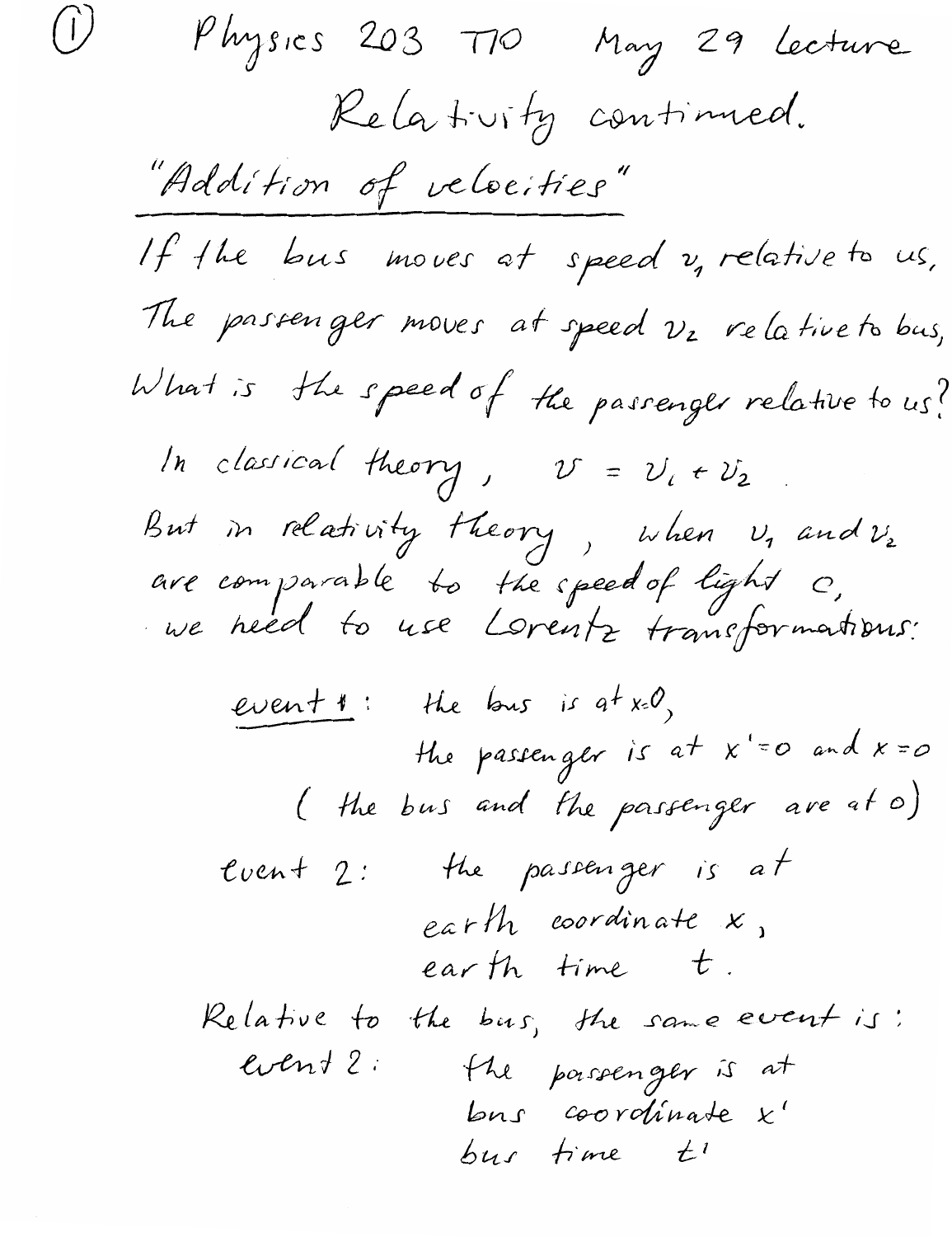$\overline{2}$ Obviously,  $\frac{\chi'}{t\ell} = v_2$  $\frac{\chi}{\tau}$  =  $v$ ,  $\rightarrow$   $x = vt$  $\int x' = \frac{x}{\sqrt{1-\frac{v_{i}^{2}}{c^{2}}}} - \frac{v_{i}t}{\sqrt{1-\frac{v_{i}^{2}}{c^{2}}}}$ <br>  $\frac{1}{\sqrt{1-\frac{v_{i}^{2}}{c^{2}}}} + \frac{1}{\sqrt{1-\frac{v_{i}^{2}}{c^{2}}}}$ these equations<br>  $\frac{X}{t'} = \frac{V}{\sqrt{2\pi}} \frac{V_t}{\sqrt{2\pi}}$ <br>  $-\frac{V_t}{\sqrt{2\pi}} \frac{V_t}{\sqrt{2\pi}}$ Divide these equations by one another:  $= v t' - v_1 t'$  $-\frac{v_1v_1t}{c^2}+t$  $1-\frac{\nu\nu_{1}}{c^{2}}$  $S_0$ lu e  $v_{2} = v - v_{1}$ for  $\nu$ :  $1-\frac{\nu\nu_1}{c^2}$  $U = \frac{\nu_1 + \nu_2}{1 + \frac{\nu_1 \nu_2}{1 + \nu_1 \nu_2}}$ Relativistic addition of velocities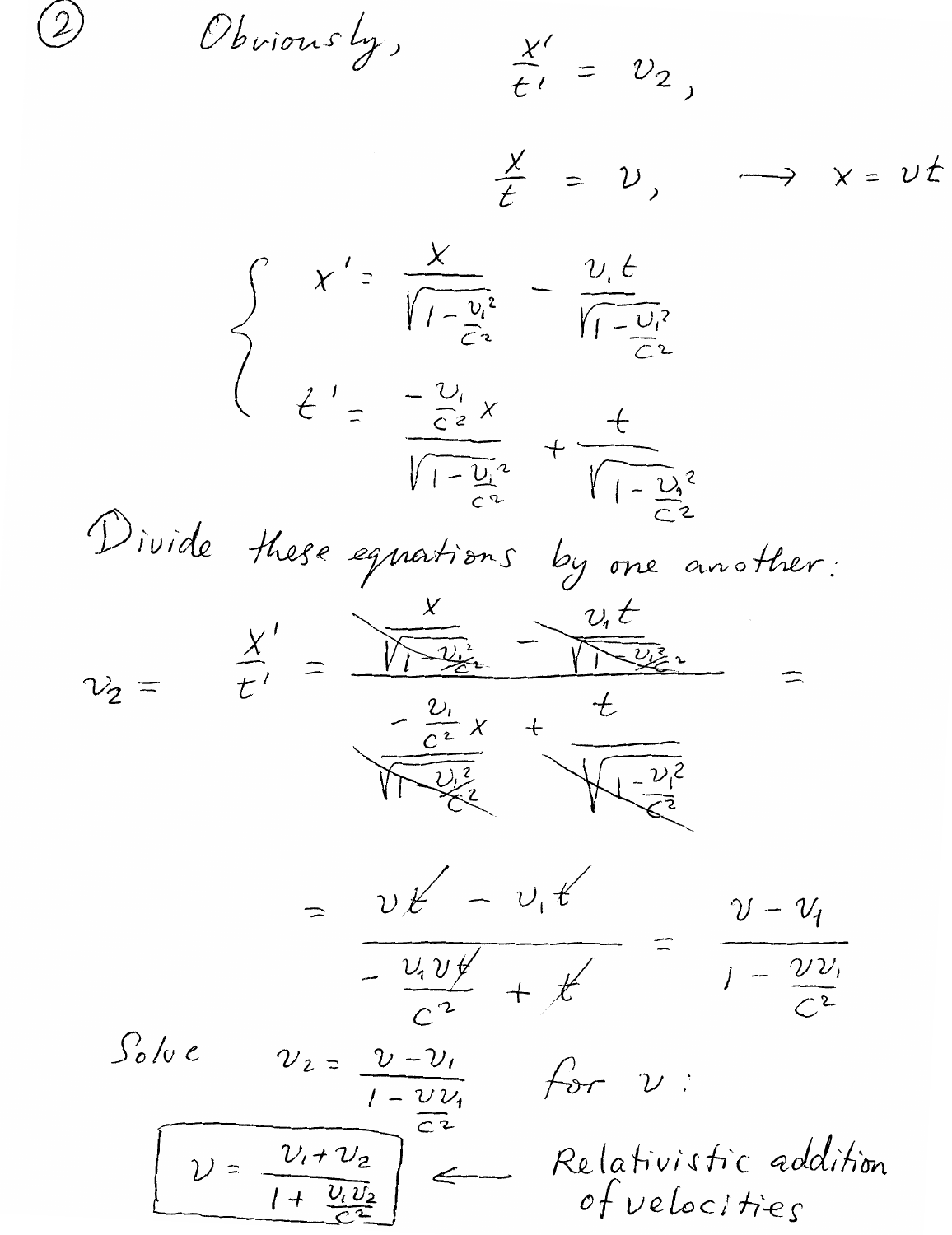Examples:

 $\binom{2}{ }$ 

Somebody on a bus turns on the<br>headlights, emitting light at speeds. How fast is the same light moving

 $v_{bus}$  =  $v_1$ 

 $V$ light/bus =  $V_2 = C$ 

 $\mathcal{V}_{\text{light}} = \mathcal{V} - ?$ 

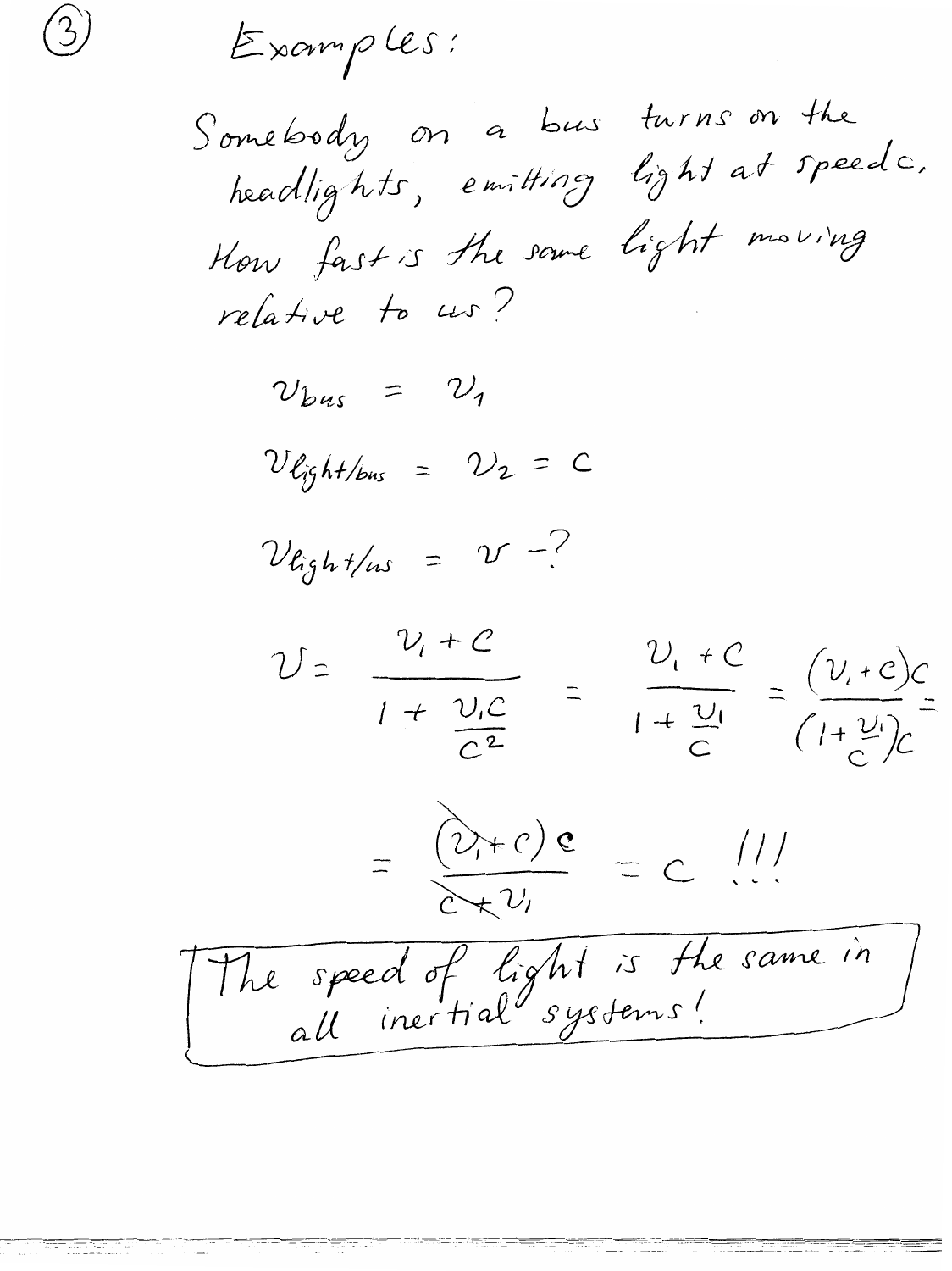Another example:

 $\begin{pmatrix} 1 \ 7 \end{pmatrix}$ 

A spaceship moving at  $\nu_{1}$  = 0.5 c launches a rocket at  $v_2 = 0.5c$ relative to the ship. How fact is the rocket relative to us Naively, we would assume O.Sc+O.5c=C - is it really going at a speed of light?  $U = \frac{v_1 + v_2}{1 + \frac{v_1 v_2}{c^2}} = \frac{0.5c + 0.5c}{1 + (0.5)^2 c^2}$  $N_o$ .  $rac{c}{\sqrt{1+0.25}} = \frac{4}{5}c = 80\%$ <br>of c. What about subtraction of velocities? It's ok to use negative numbers here:<br>If the rocket is launched backwards,  $U_2 = -0.5c$  $U = \frac{\nu_i + \nu_i}{1 + \frac{\nu_i \nu_i}{c^2}}$ =  $0.5c - 0.5c$ <br> $1 - (0.5)^{2} c f = 0$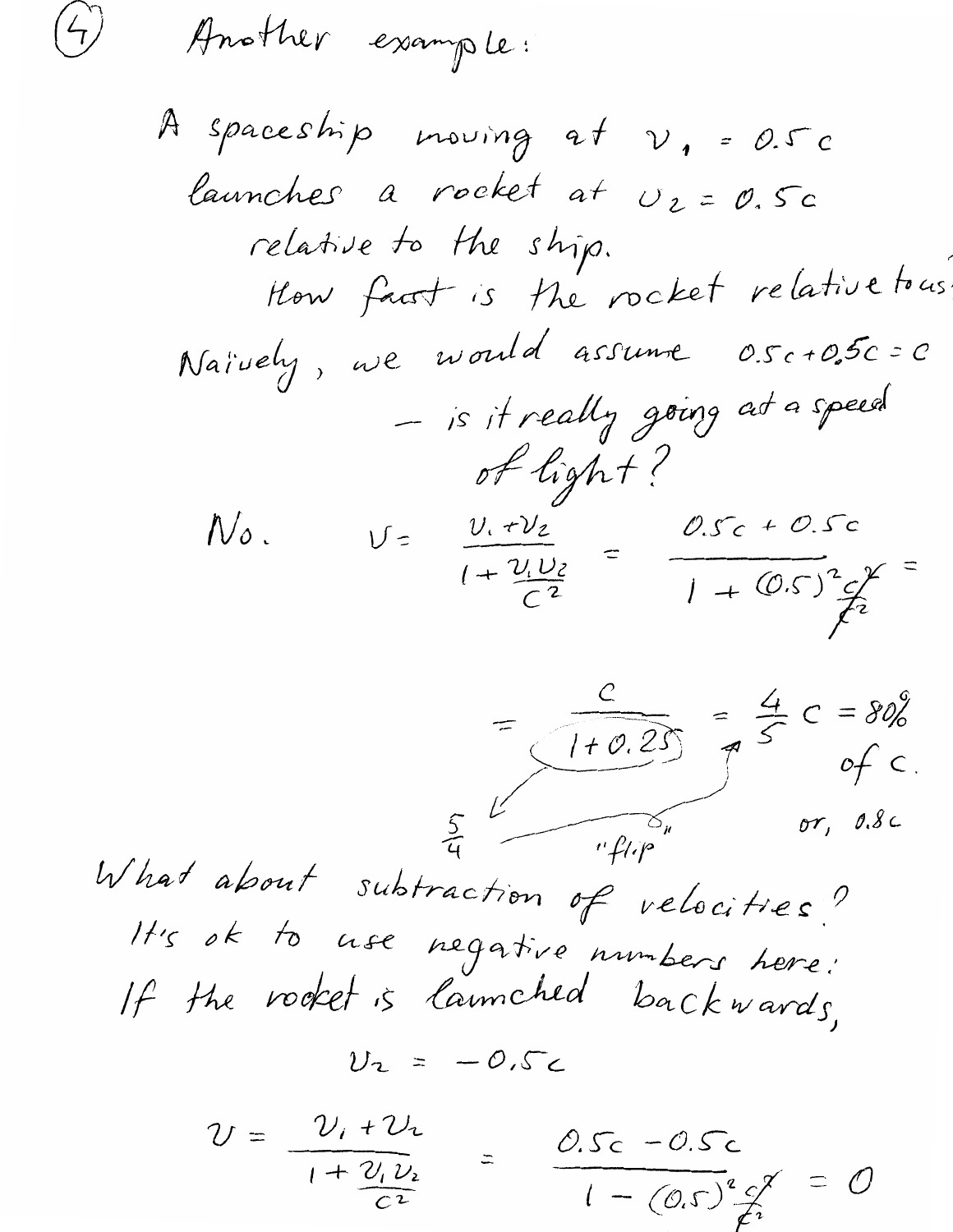$\bigcirc$ What about evergy and momentum? They are still conserved (good news!)<br>But... the formulas have changed (bad news)

$$
p = \frac{m_0 U}{\sqrt{1 - \frac{v^2}{c^2}}}
$$
 m. is rest mass,  
mass measured at v=0.

$$
E_{kin} = \frac{m_0 c^2}{\sqrt{1 - \frac{v^2}{c^2}}} - m_0 c^2 \approx
$$
  
\n
$$
\approx \frac{m_0 v^2}{2} + \frac{3m v^4}{8c^2} + \frac{5m v^6}{16c^4} + \frac{35m v^8}{128c^6} + ...
$$
  
\n
$$
\frac{m_0 v^2}{2} + \frac{3m v^4}{8c^2} + \frac{5m v^6}{16c^4} + \frac{35m v^8}{128c^6} + ...
$$
  
\n
$$
B_{\text{int}} + B_{\text{min}} + B_{\text{inter}} + B_{\text{inter}} + ...
$$
  
\n
$$
p = m v \text{ is still correct, but the}
$$
  
\n
$$
m = \frac{m_0}{\sqrt{1 - \frac{v^2}{c^2}}} + \frac{v_0}{m_0 c^2} + \frac{c}{m_0 c^2}
$$

 $\overline{1}$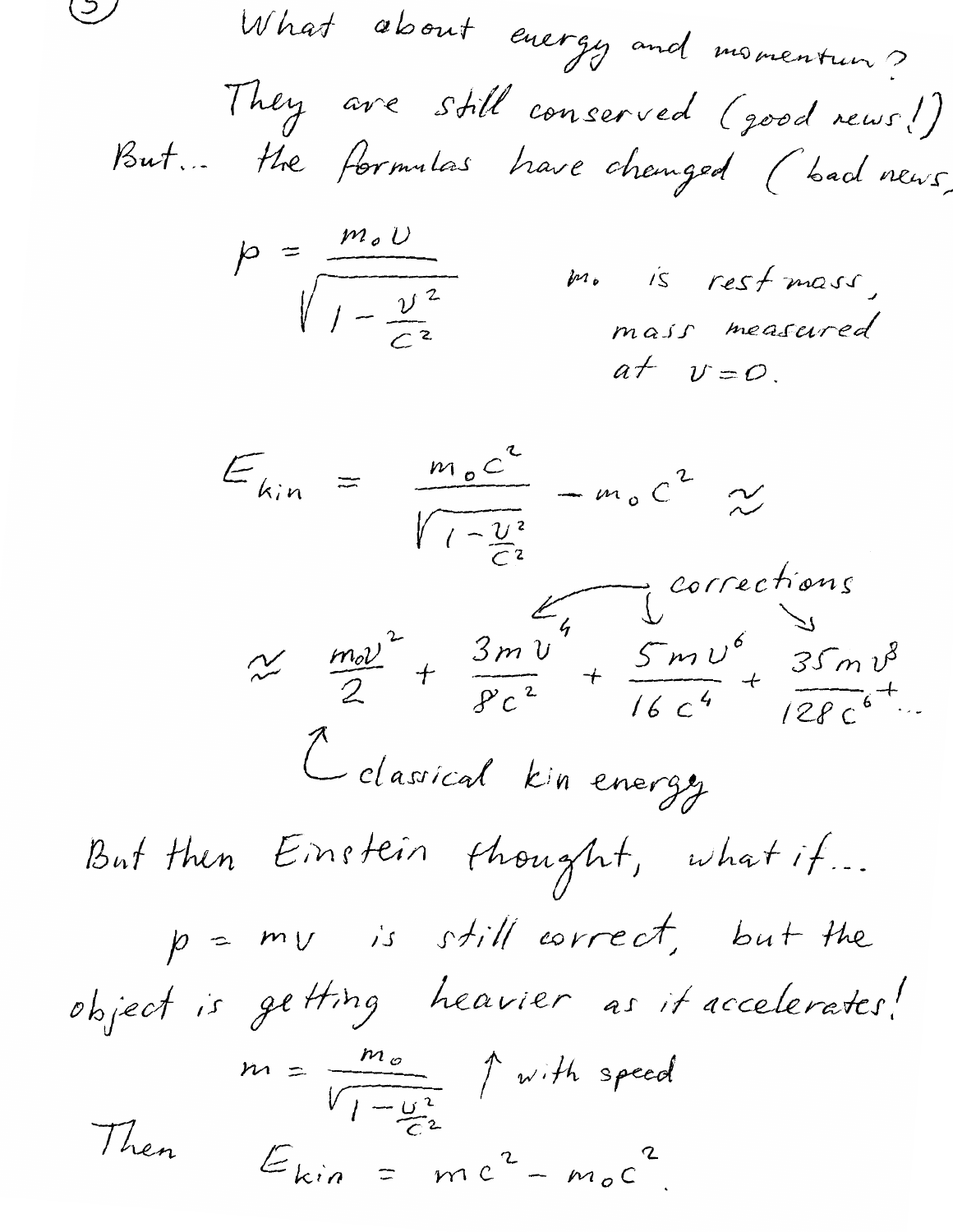$\bigcirc$ That is, at rest the object must have an energy mol? and after acceleration it is mc2. The difference,  $(m-m<sub>o</sub>) c<sup>2</sup>$  is simply the kinetic energy. Any form of energy has mass  $E = mc^2$ Examples. As we calculated it the last term, a 50-kg atomic komb "yields" 4.105 of energy, assuming all uranium took part in explosion and fissioned (not fizzled!) What percentage of mass is "inverted" to energy.  $m_{\rho}$  = 50 kg Erest = 4.5.10<sup>18</sup> J  $E_{kin} = 4.10^{15}J$  $\frac{E_{kin}}{E_{rest}} = \frac{4.10^{15}}{4.5 \cdot 10^{18}} = 9.10^{-4}$  a bont part per 1000;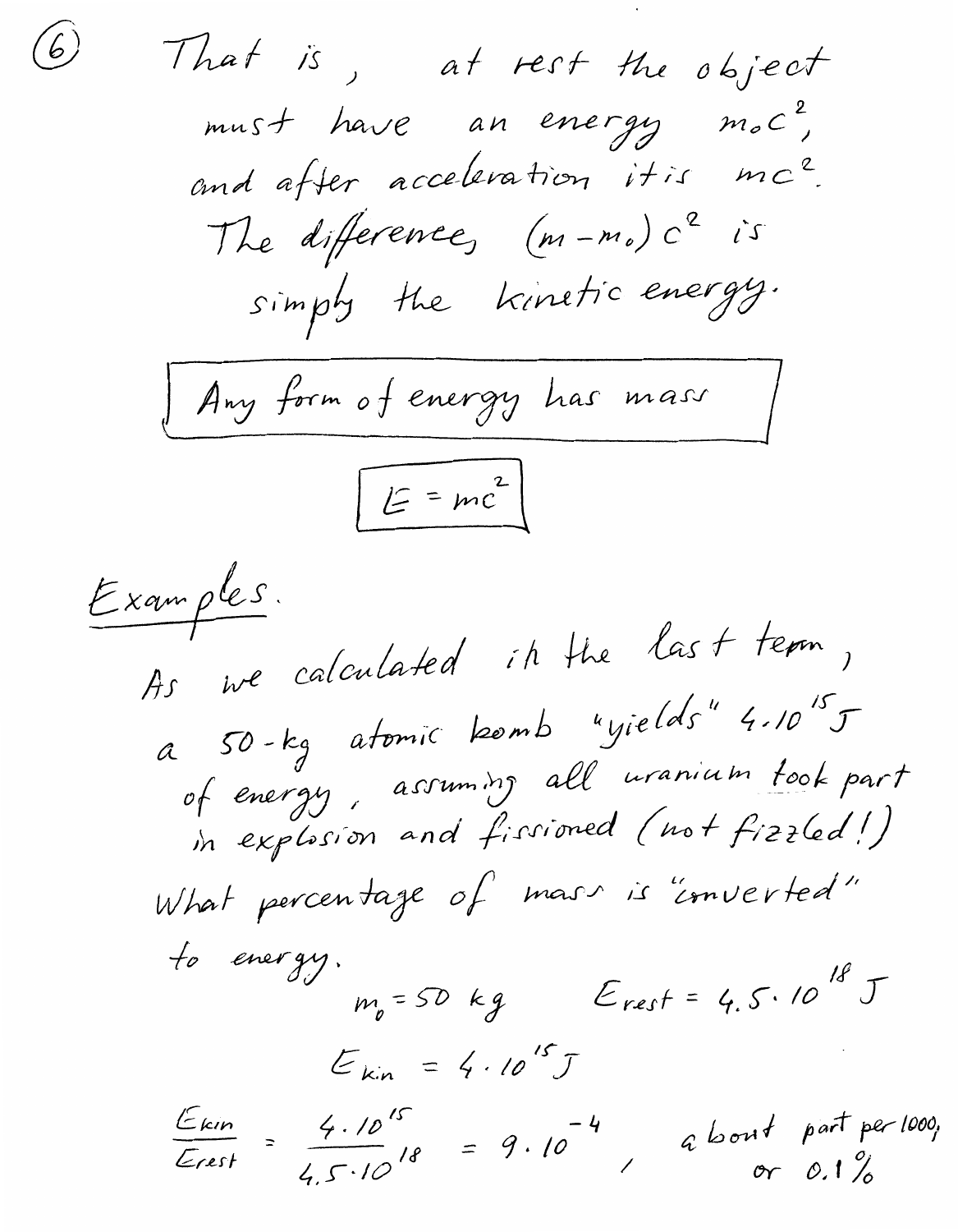$\left( \overline{f}\right)$ During the Chernobyl accident, one of the<br>dominant (and most lethal) isotopes released was  $^{131}I$ . It has a half-life of Pdays and decays into a stable "Xe and an<br>electron. The energy released is 0.971 MeV Calculate the speed of electron, and the mass of such an electron. Assume most energy goes into electron (the <sup>131</sup> Xe is ~ 250000 times heavier) Convert units:  $lev = 1.6 \cdot 10^{-19}J$  $0.971$  MeV = 1.55.10<sup>-13</sup>J  $\frac{m_0 c^2}{\sqrt{1-\frac{2c^2}{c^2}}} - m_0 c^2 = 1.55 \cdot 10^{-18} J$ <br>  $\frac{m_0 c^2}{\sqrt{1-\frac{2c^2}{c^2}}} = 1.55 \cdot 10^{-13} J + m_0 c^2$  $\frac{1}{\sqrt{1-\frac{v^2}{c^2}}}$  =  $\frac{1.55 \cdot 10^{-13} + 8.18 \cdot 10^{-14}}{8.18 \cdot 10^{-14}}$  = 2.9  $\sqrt{1-\frac{v^2}{c^2}} = \frac{1}{2.9} = 0.345$   $U = 0.939$  C<br>94% of speed of light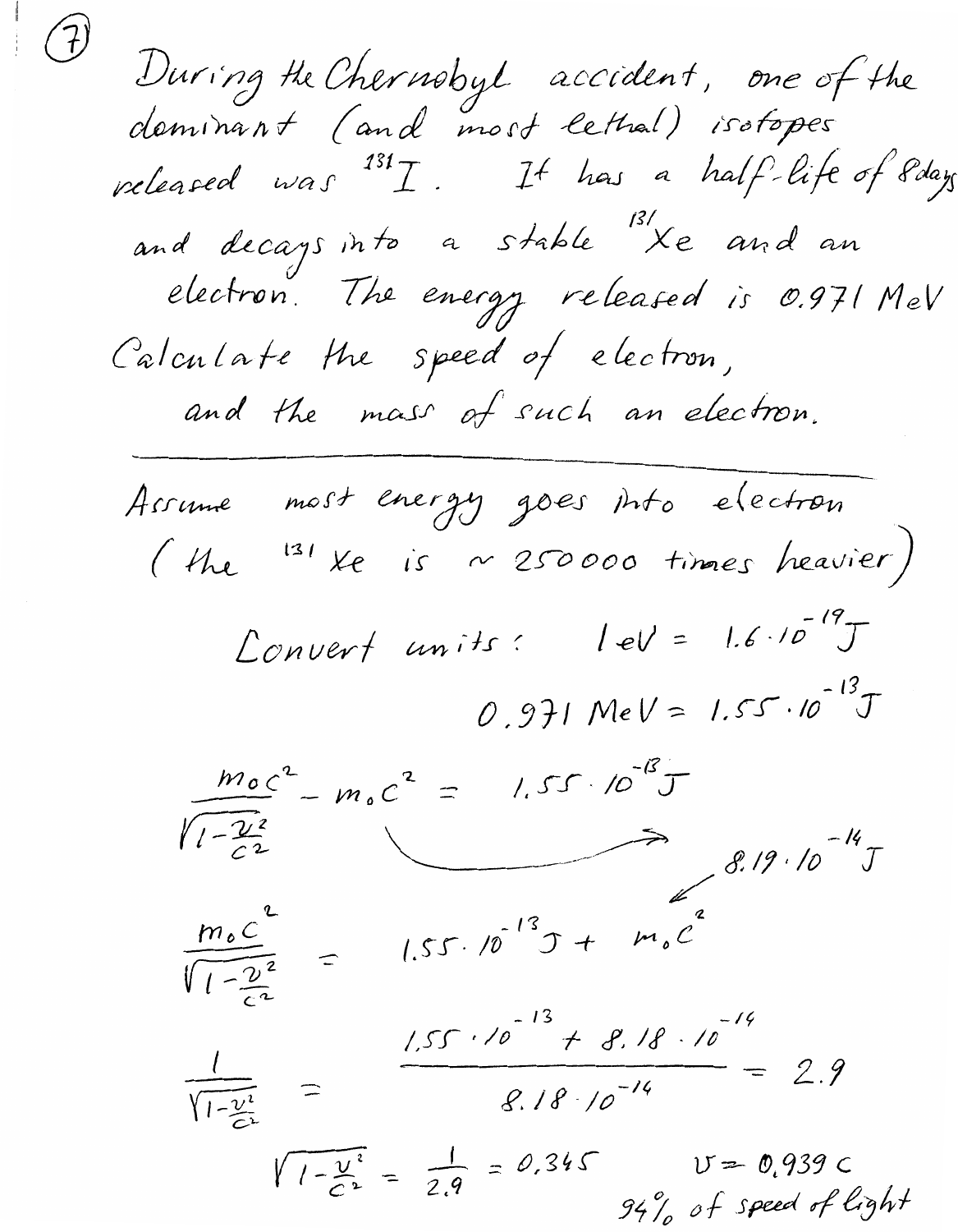| $m = \frac{m_o}{\sqrt{1-\frac{v^2}{c^2}}}$ = 2.9 m <sub>0</sub> $\Rightarrow$ almost<br>3 times heavier!<br>$\mathscr{B}$                 |
|-------------------------------------------------------------------------------------------------------------------------------------------|
| How fast the "Xe is shooting back"                                                                                                        |
| Momentum is conserved!                                                                                                                    |
| $pe + p_{\mu\nu\chi e} = 0$                                                                                                               |
| $ p_e  =  p_{\text{max}} $                                                                                                                |
| $\varphi_e$ = 2.9. $m_e v$ = 2.9 $m_e c \cdot 0.939$ =<br>= 7,44.10 <sup>-22</sup> kg $\frac{m}{s}$                                       |
| Assume Xe is moving much slower than<br>speed of light.                                                                                   |
| $mv = 7.44 \cdot 10^{-27} kg \frac{m}{c}$                                                                                                 |
| $7.44.10^{22} kg \frac{m}{s}$<br>$v_z$<br>$= 3420 m$<br>$131 \cdot 0.001 \cdot kg$ $\frac{1}{6.02 \cdot 10^{23}}$<br>$= 3.4 \frac{km}{s}$ |
| $2.18.10^{-25} kg$<br>222                                                                                                                 |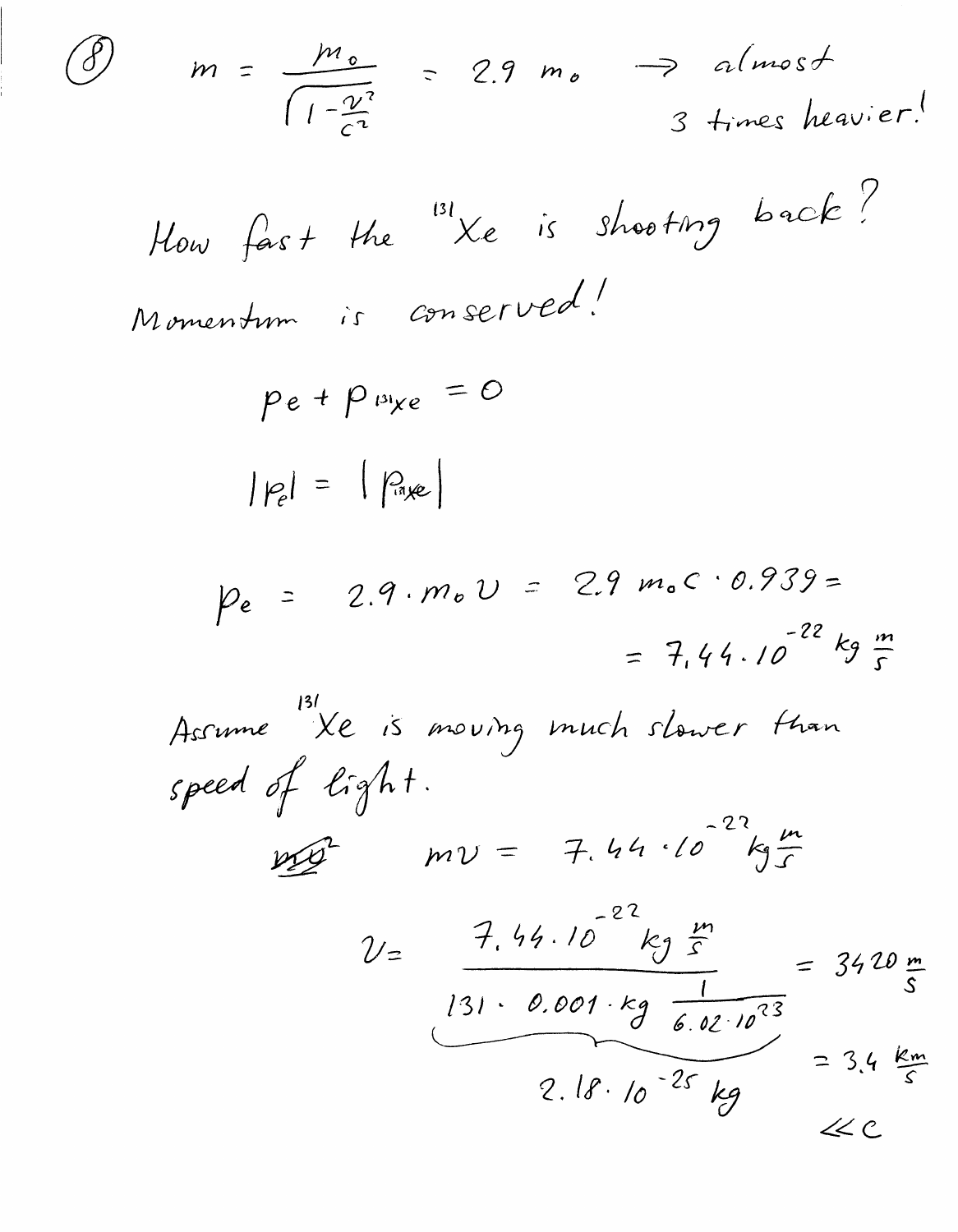Black holes and such. Consider mon-rotating spherical mass M  $(suchas Earth).$ The time on such a planet "flows shower" than far away fromit,  $t_{slow} = t_{far} / 1 - \frac{r_o}{r}$ where r is the distance to the center,  $V_0 = \frac{2GM}{c^2}$  is the Schwarz schild radias of mass M G is the Newton's gravitational<br>Constant = 6.67384 x10<sup>-11</sup> Nm<sup>2</sup> If the "planet" is smaller tham ro, It ine  $r$ .<br>The time on it stops, and it becomes<br>a black hole (also, the light can't get<br>" For earth,  $2 - 6.67.10^{21} (y \cdot 5.97) \cdot 10^{24} kg$ <br>= m nanon  $(3.10^{8} F)^{2}$ = 0.00887m  $\approx$  0.9 cm  $\approx \frac{1}{3}$  inches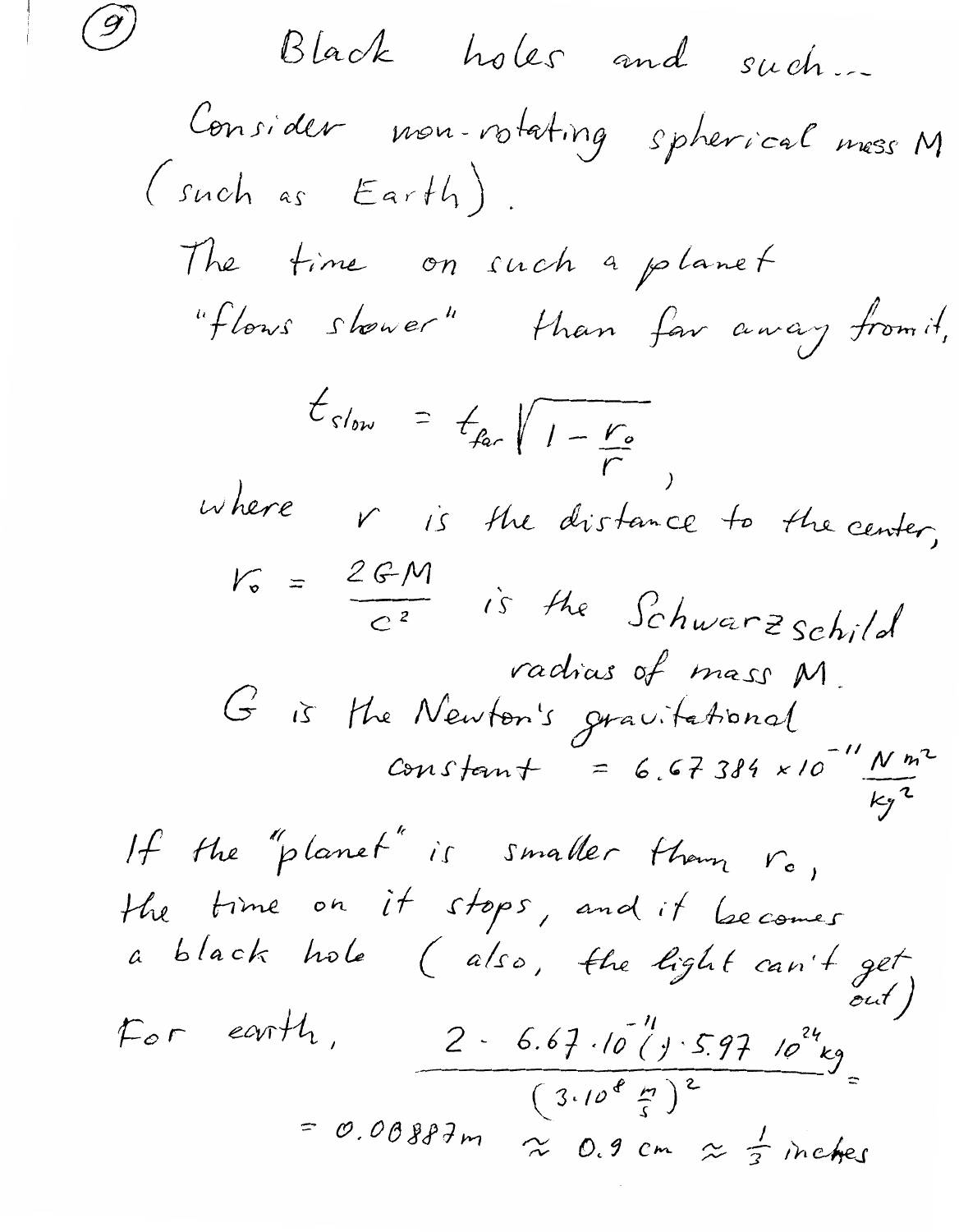(0) Is flying on an airplane going to  
\ndelay or accelerate an atomic clock?  
\n
$$
U = 500 mph \approx 600 km
$$
  
\n $U = 500 mph \approx 600 km$   
\n $h = 35000 ft \approx 10 km = 10^{4} m$   
\n $Tearth = 6.4 \cdot 10^{6} m$   
\nPilation (slowing down) due to speed:  
\n $t_{0.28 parts per}$   
\n $= (1 - 2.8 \cdot 10^{-13}) t$   
\n $t_{0.28 parts per}$   
\n $trillion III$   
\n $h = t_{00} \sqrt{1 - \frac{V_{0}}{r}} = t_{\infty} \sqrt{1 - \frac{0.00887}{6.4 \cdot 10^{6}}}$   
\n $= \sqrt{1 - \frac{V_{0}}{r}} = t_{\infty} \sqrt{1 - \frac{0.00887}{6.4 \cdot 10^{6}}}$   
\n $= \sqrt{1 - \frac{V_{0}}{r}} = (1 - 6.9297 \cdot 10^{-10})$